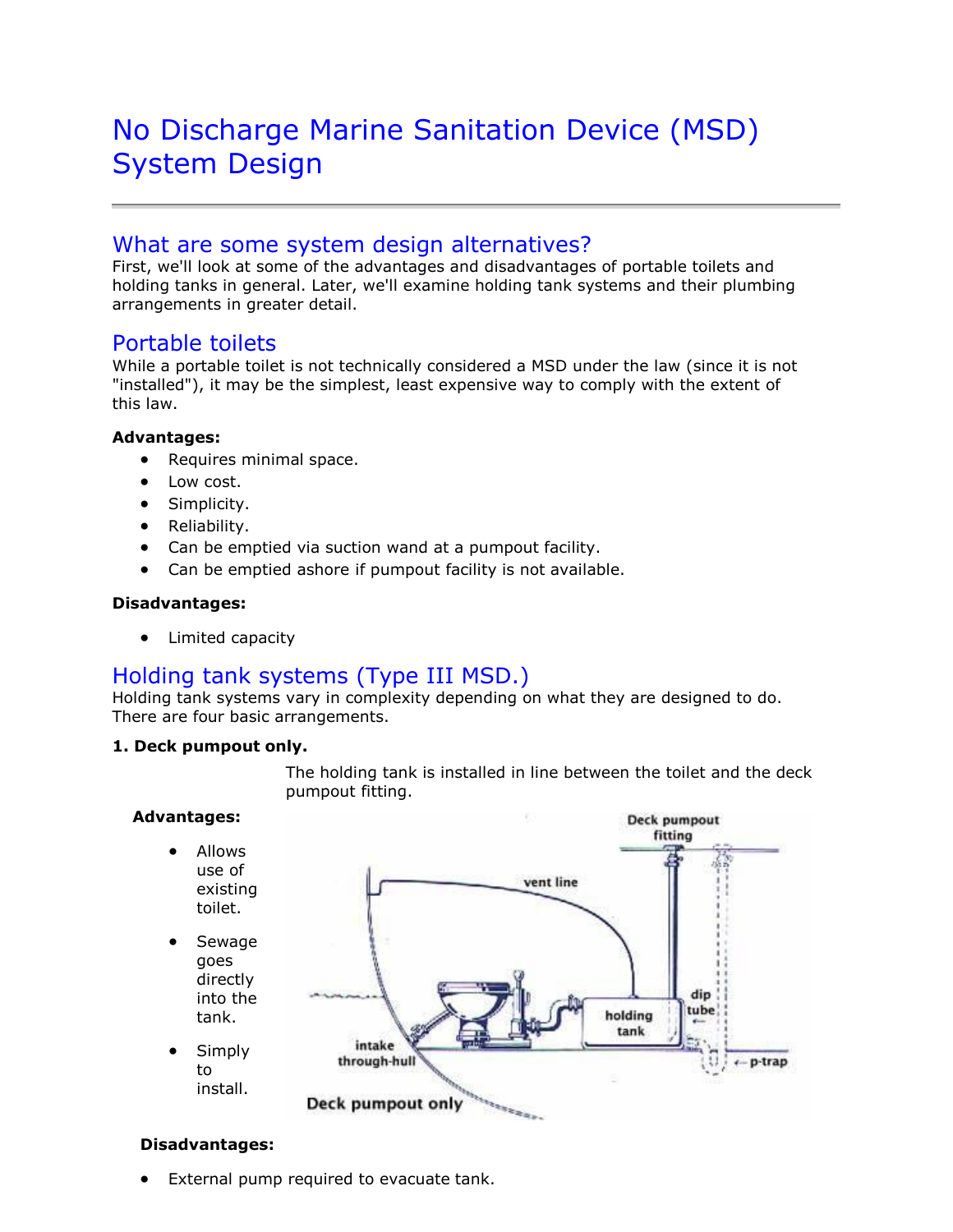#### **2. Overboard discharge option after the holding tank.**

A diverter "Y" valve is installed in the line between the holding tank and deck pumpout fitting to allow the tanks contents to be pumped overboard where legal (in the ocean beyond the three mile limit). The "Y" valve must be secured to prevent over board discharge in "No Discharge" waters.

#### **Advantages:**

- All sewage is pumped into the holding tank.
- Boat will use pumpout facility in port. When beyond the three mile limit, untreated sewage can be pumped directly overboard.



#### **Disadvantages:**

• None

**Note:** A "Y" valve is not required in this option. The deck pumpout fitting and the overboard through-hull valve are normally pressure tight and will function alternatively as selected.

Use of a "Y" valve however, will keep unused sections of the hose or pipe from being unnecessarily "wet" (filled with sewage) and provide an additional safeguard against accidental overboard discharge. If a "Y" valve is not installed and secured when operating within the three mile offshore limit, the discharge through-hull valve must be so secured.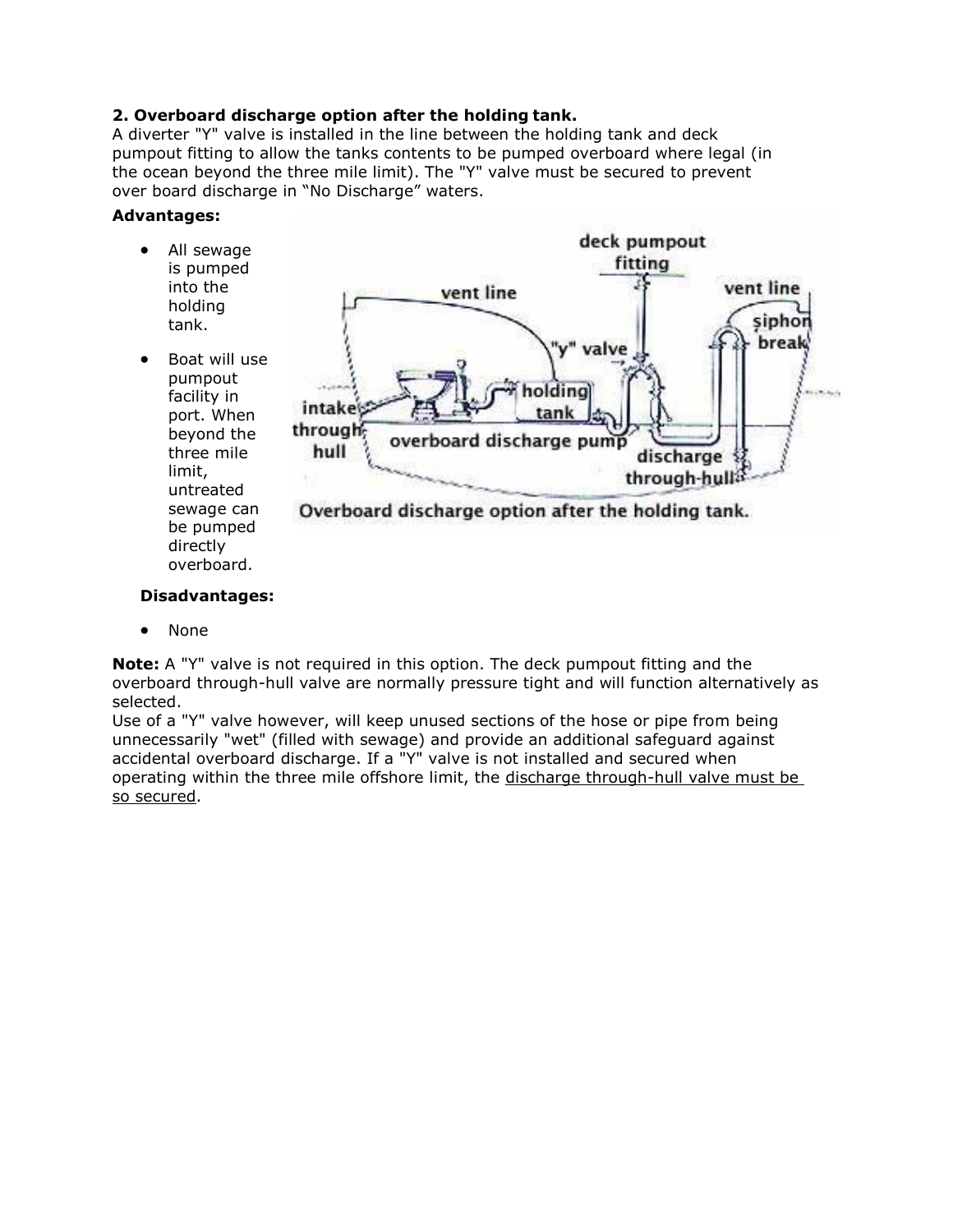#### **3. Overboard discharge options both before and after the holding tank.**

"Y" valves are installed in line between the toilet and holding tank and between the holding tank and deck pumpout fitting. Discharge only legal in ocean beyond 3 mile limit. The "Y" valves must be secured to prevent overboard discharge in all other waters.

#### **Advantages:**



#### **Disadvantages:**

• Flexibility is offset by complexity.